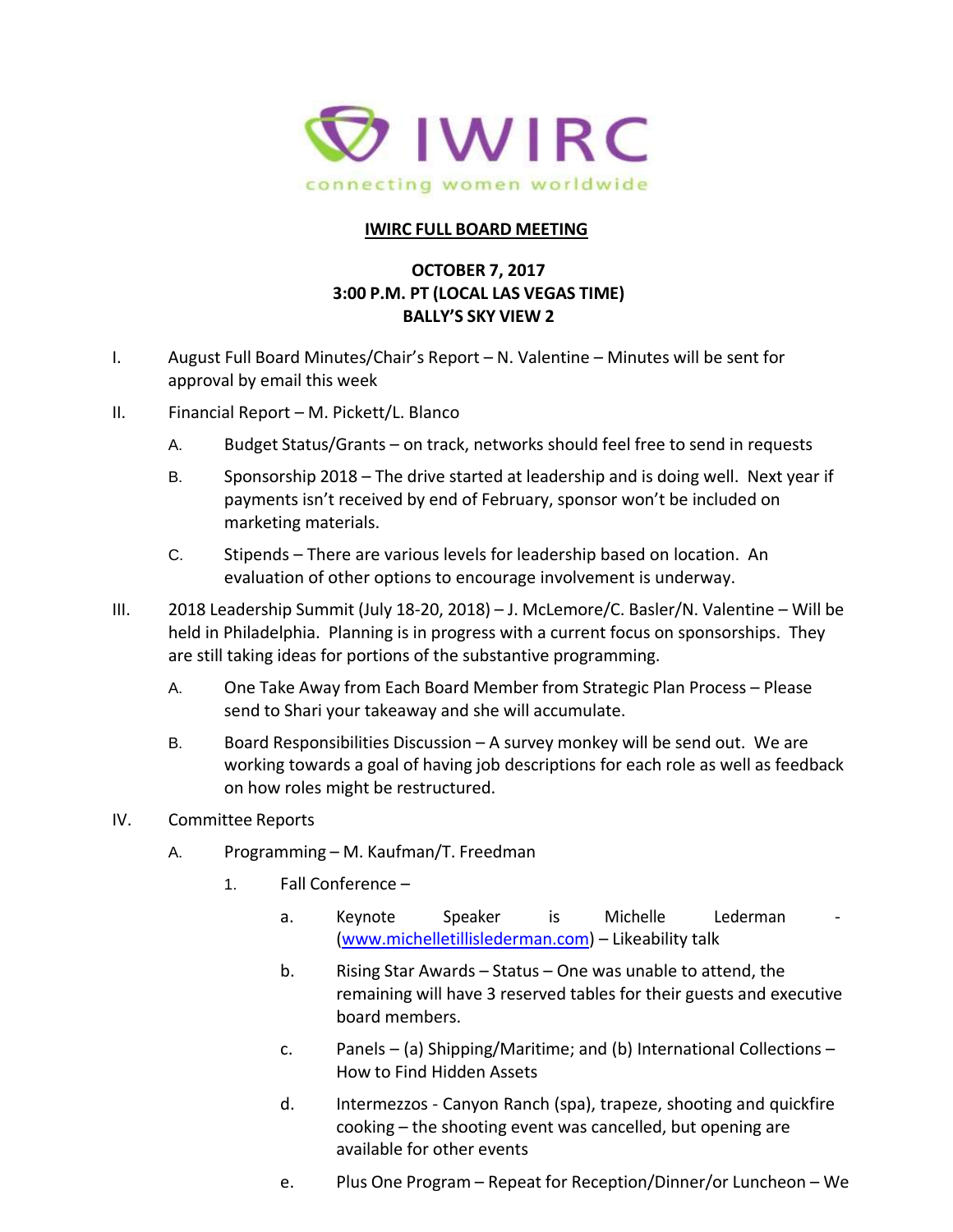will keep tweaking to get more feedback and takeup.

- f. Moment of Silence we will have moment of silence during the program for the Las Vegas shooting victims
- 2. Regional Programming T. Schellhorn More networks are incorporating virtual events. There was also a recent NY/NJ boat cruise that was very successful. Quarterly call last week had about 20 participants and there will be follow up calls to make sure everyone is up to date. IWIRC at the shore will be happening again this year, the LA event has been rebranded as IWIRC on the Bayou, and there is a potential for a west coast of the US regional event next year.
- 3. Network Programming- J. McLemore There will be separate meetings at Spring & fall to support network programming
- B. Communications J. Kimble Deadline of 10/25 for WOYR
- C. U.S. Networks E. Meltzer/M. Hager/N. Valentine good training on Eventbrite, potential new network in Wisconsin as well as Western Michigan
- D. Canadian Networks K. Fellowes/M. Wagner
- Starting Canadian network calls to share ideas and updates